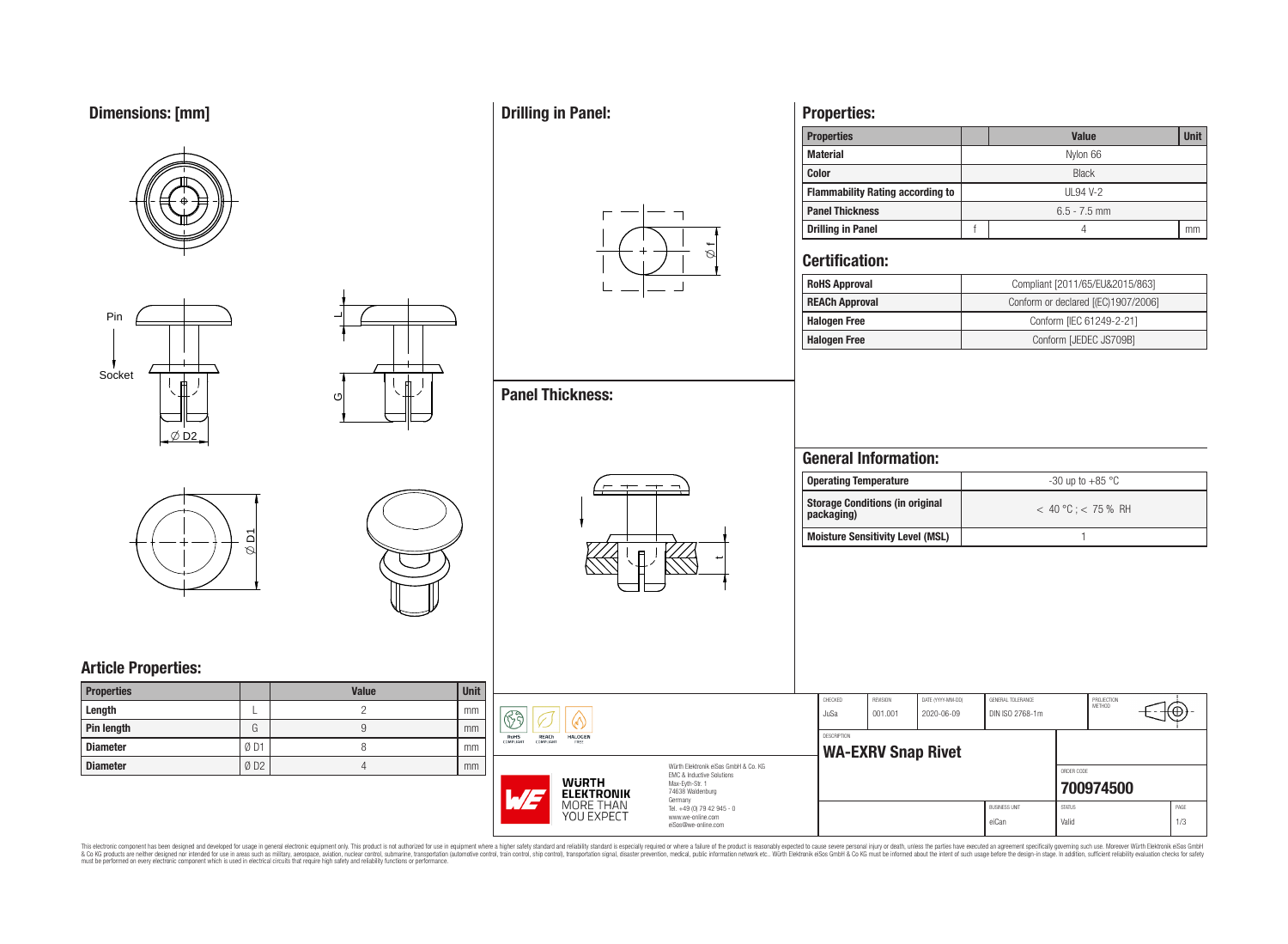## **Cautions and Warnings:**

### **The following conditions apply to all goods within the product series of WA-EXRV of Würth Elektronik eiSos GmbH & Co. KG:**

#### **General:**

- This mechanical component is designed and manufactured for use in general electronic equipment.
- Würth Elektronik must be asked for written approval (following the PPAP procedure) before incorporating the components into any equipment in fields such as military, aerospace, aviation, nuclear control, submarine, transportation (automotive control, train control, ship control), transportation signal, disaster prevention, medical, public information network, etc. where higher safety and reliability are especially required and/or if there is the possibility of direct damage or human injury.
- Mechanical components that will be used in safety-critical or high-reliability applications, should be pre-evaluated by the customer.
- The component is designed and manufactured to be used within the datasheet specified values. If the usage and operation conditions specified in the datasheet are not met, the component may be damaged or dissolved.
- Do not drop or impact the components, the component may be damaged.<br>• Wirth Elektronik products are qualified according to international standard
- Würth Elektronik products are qualified according to international standards, which are listed in each product reliability report. Würth Elektronik does not warrant any customer qualified product characteristics beyond Würth Elektroniks' specifications, for its validity and sustainability over time.
- The responsibility for the function of the application of the customer specific products and use in a particular customer design is always the full and autonomous responsibility of the customer. All technical specification for standard products also apply to customer specific products.

#### **Product Specific:**

#### **Cleaning and Washing:**

- Washing agents used during the production to clean the customer application might damage or change the characteristics of the components. Washing agents may have a negative effect on the long-term functionality of the product.
- Using a brush during the cleaning process may damage the component. Therefore, we do not recommend using a brush during the PCB cleaning process.

#### **Potting and Coating:**

• If the product is potted in the customer application, the potting material might shrink or expand during and after hardening. Shrinking could lead to an incomplete seal, allowing contaminants into the components. Expansion could damage the components. We recommend a manual inspection after potting or coating to avoid these effects.

#### **Storage Conditions:**

- A storage of Würth Elektronik products for longer than 12 months is not recommended. Within other effects, the terminals may suffer degradation, resulting in bad processability. Therefore, all products shall be used within the period of 12 months based on the day of shipment.
- Do not expose the components to direct sunlight.<br>• The storage conditions in the original packaging
- The storage conditions in the original packaging are defined according to DIN EN 61760-2.
- The storage conditions stated in the original packaging apply to the storage time and not to the transportation time of the components.

#### **Packaging:**

• The packaging specifications apply only to purchase orders comprising whole packaging units. If the ordered quantity exceeds or is lower than the specified packaging unit, packaging in accordance with the packaging specifications cannot be ensured.

#### **Handling:**

- The maximum permissible torques must be complied with to prevent mechanical destruction of the component and PCB.
- If a component is pre-assembled with an adhesive tape, the adhesive duration cannot be guaranteed. This depends on the surface where the component will be mounted on. It also depends on the environmental conditions the component is exposed to. The customer has to evaluate this for his specific application.
- Violation of the technical product specifications will void the warranty.
- Coated metal parts may have spots and/or deposits because of the rinsing and drying process during plating. The storage and processability are not affected.
- The temperature rise of the component must be taken into consideration. The operating temperature is comprised of ambient temperature and temperature rise of the component.The operating temperature of the component shall not exceed the maximum temperature specified.

These cautions and warnings comply with the state of the scientific and technical knowledge and are believed to be accurate and reliable. However, no responsibility is assumed for inaccuracies or incompleteness.

| $\mathbb{C}^2$                          |                                   |                                                                                                                     | CHECKED<br>JuSa | <b>REVISION</b><br>001.001 | DATE (YYYY-MM-DD)<br>2020-06-09 | GENERAL TOLERANCE<br>DIN ISO 2768-1m |                        | PROJECTION<br>METHOD | ₭⊕}         |  |
|-----------------------------------------|-----------------------------------|---------------------------------------------------------------------------------------------------------------------|-----------------|----------------------------|---------------------------------|--------------------------------------|------------------------|----------------------|-------------|--|
| RoHS<br>REACh<br>COMPLIANT<br>COMPLIANT | <b>HALOGEN</b><br>FREE            |                                                                                                                     | DESCRIPTION     | <b>WA-EXRV Snap Rivet</b>  |                                 |                                      |                        |                      |             |  |
| $\overline{\phantom{a}}$                | <b>WURTH</b><br><b>ELEKTRONIK</b> | Würth Elektronik eiSos GmbH & Co. KG<br>EMC & Inductive Solutions<br>Max-Evth-Str. 1<br>74638 Waldenburg<br>Germany |                 |                            |                                 |                                      | ORDER CODE             | 700974500            |             |  |
|                                         | MORE THAN<br>YOU EXPECT           | Tel. +49 (0) 79 42 945 - 0<br>www.we-online.com<br>eiSos@we-online.com                                              |                 |                            |                                 | <b>BUSINESS UNIT</b><br>eiCan        | <b>STATUS</b><br>Valid |                      | PAGE<br>2/3 |  |

This electronic component has been designed and developed for usage in general electronic equipment only. This product is not authorized for use in equipment where a higher safety standard and reliability standard si espec & Ook product a label and the membed of the seasuch as marked and as which such a membed and the such assume that income in the seasuch and the simulation and the such assume that include to the such a membed and the such